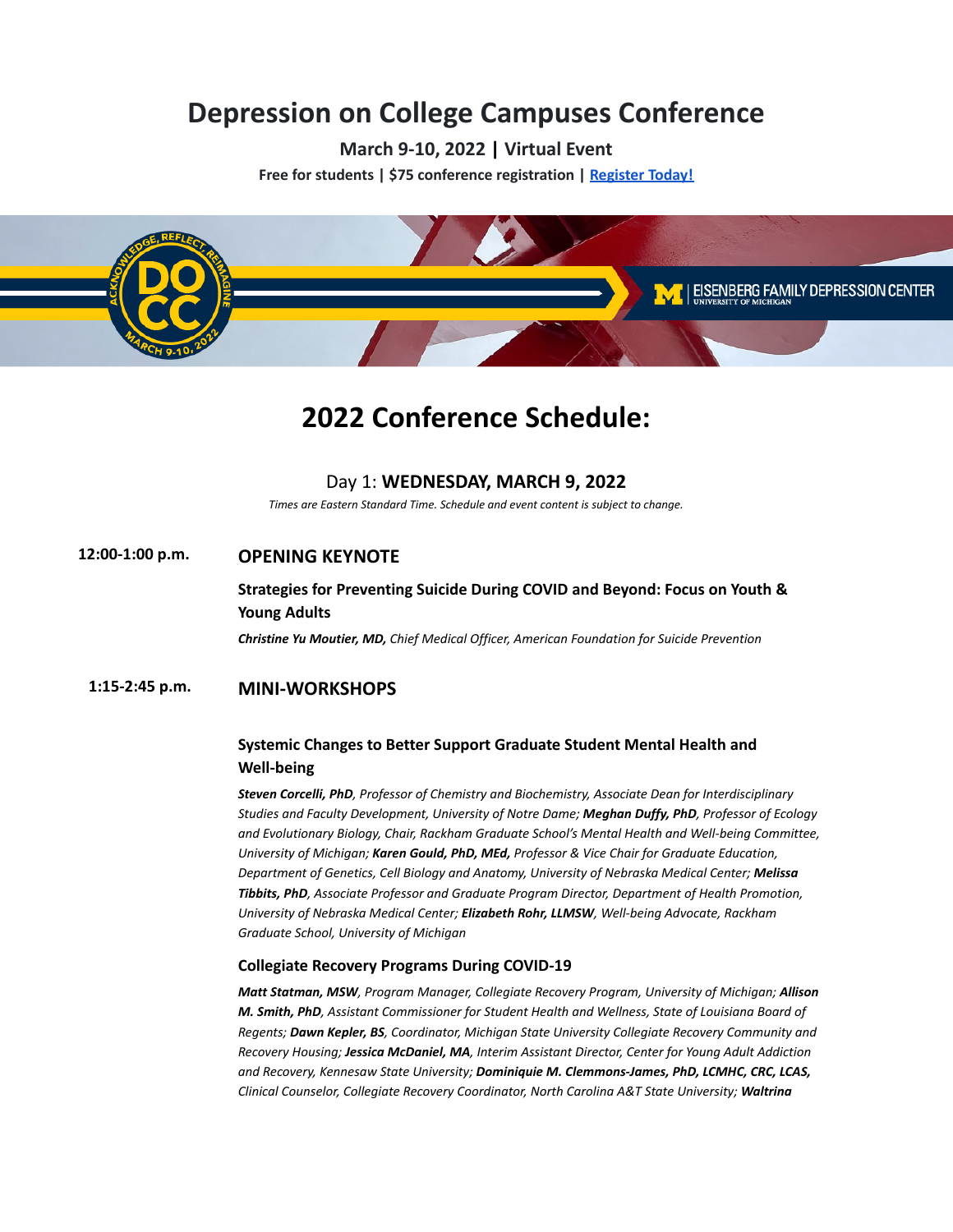*DeFranz-Dufor, PhD, Director, Collegiate Recovery Community, Health and Counseling Center, University of Denver*

# **Racial Equity in Higher Education: Lessons Learned from the Equity in Mental Health on Campus**

*Jan Collins-Eaglin, PhD, Senior Scientific Advisor, Project Lead, Equity in Mental Health Framework for the Steve Fund; David Rivera, PhD, Associate Professor of Counselor Education, Queens College, City University of New York*

#### **Profess Project**

*Chelsea Cobb, LMHC-MA, Co-Director College Mental Health Educational Program, Center for Psychiatric Rehabilitation, College of Rehabilitation Sciences, Sargent College, Boston University; Courtney Joly-Lowdermilk, MSEd, Director, Strategic Services Initiatives, Center for Psychiatric Rehabilitation, College of Rehabilitation Sciences: Sargent College at Boston University*

# **3:00-4:30 p.m. Scaling Hybrid Care to Better Support Minoritized Students: Addressing Mental Health Equity Gaps on Campus**

**Nora Feldpausch, MD***, Psychiatrist, Medical Director;* **Leah Goodman, OTD, OTR/L***, Occupational Therapist, Program Success Manager;* **Donna Tran, MPH***, Medical Student, National President of the Asian Pacific American Medical Student Association*

# **Where Did We Come from and Where Are We Going: College Campus Mental Health Before and During the COVID-19 Pandemic**

**Akilah Patterson, MPH***, Doctoral Student, Graduate Researcher, Healthy Minds Network, University of Michigan;* **Divya Manikandan, BS,** *Research Assistant, Healthy Minds Network, University of Michigan*

#### **Peer Support for Student Veterans on Campus**

**Michelle Kees, PhD***, Director, Military Support Programs and Networks;* **Kali Lake, MSW,** *Program Manager, Peer Advisors for Veteran Education (PAVE), Military Support Programs and Networks*

# **4:45-6:00 p.m. POSTER & NETWORKING SESSION**

## Day 2: **THURSDAY, MARCH 10, 2022**

*Times are Eastern Standard Time. Schedule and event content is subject to change.*

### **12:00-1:30 p.m. Presentation**

**George Orley Student Mental Health Advocate Award**

## **Panel Discussion**

**Supporting Student Mental Health during COVID-19**

*Amy Gatto, MPH, Senior Campus Program Manager, Active Minds; 2022 Active Minds Healthy Campus Award winners*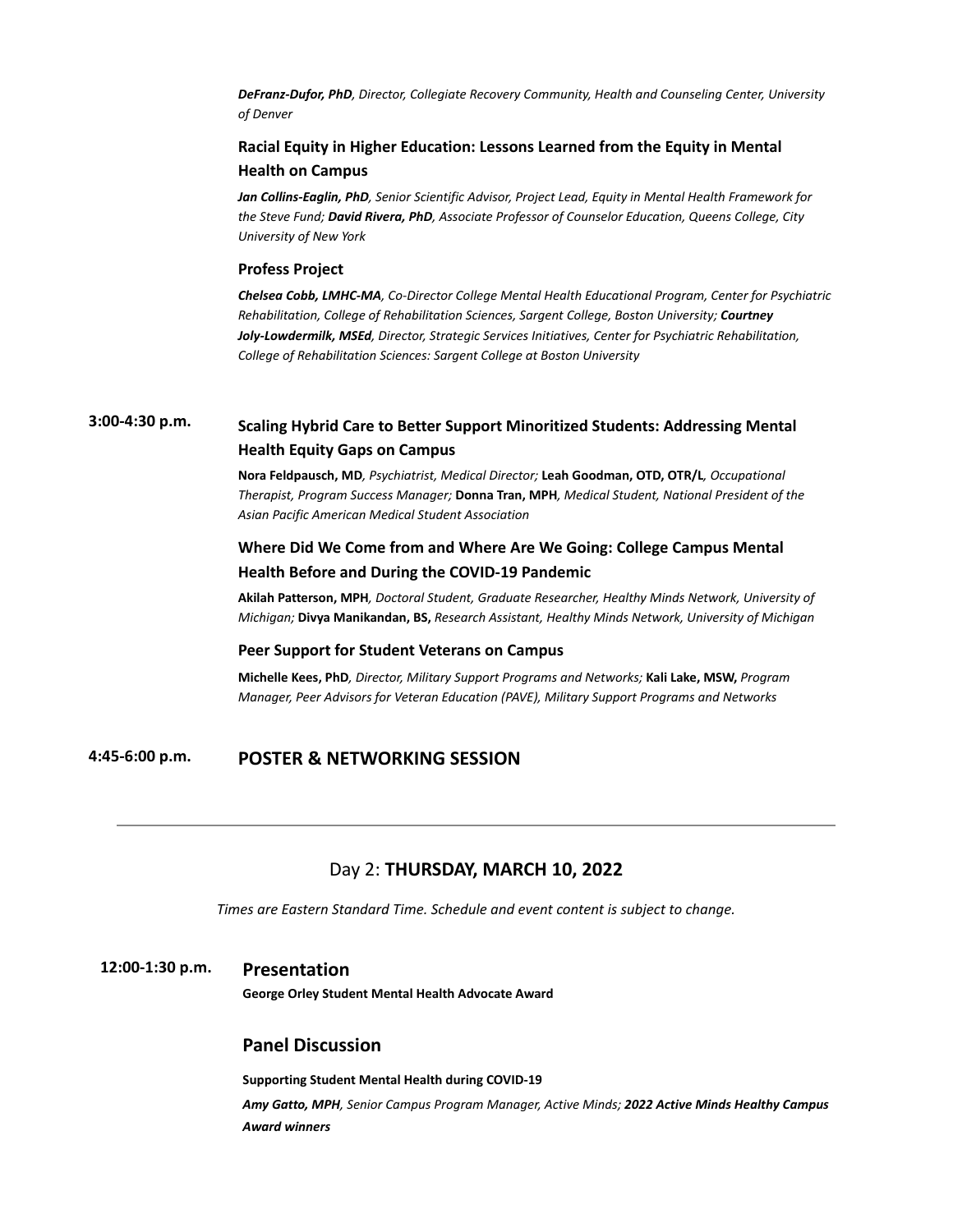## **1:45-2:45 p.m. CONCURRENT SESSIONS**

# **Transforming Student Mental Health and Well-being: Innovative Approaches at the University of Michigan**

*Laura Blake Jones, PhD, Dean of Students, University of Michigan; Amy Dittmar, PhD, Senior Vice Provost for Academic and Budgetary Affairs, University of Michigan; Heather Guenther, BA, Communications Director, Student Life, University of Michigan; Mary Jo Desprez, MA, Director, Wolverine Wellness, University Health Service, University of Michigan; Todd Sevig, PhD, Director, Counseling and Psychological Services, University of Michigan; Will Sherry, MSW, Interim Director of Strategic Initiatives, Student Life, Director, Spectrum Center, University of Michigan*

# **Normalizing First-Year Challenges as Depression Prevention: A Brief, Peer-led Social Belonging Intervention to Benefit BIPOC and First-Generation College Students**

*Erin Sheets, PhD, Associate Professor, Colby College*

## *Opportunities and Challenges in Community College Mental Health Provision*

*Amy Rusch, MPH, Research Area Specialist, Department of Health Management and Policy, University of Michigan School of Public Health; Shawna Smith, PhD, John G. Searle Assistant Professor of Health Management and Policy, University of Michigan School of Public Health; Alex Ammann, BA, Graduate Student, University of Michigan School of Public Health; Kendall Mosher, Undergraduate Student, School of Public Health, University of Michigan*

## **A Study of Well-being and Resilience During the COVID-19 Pandemic**

*Kristen Gilley, MPH, Research Assistant, Michigan Medicine Pediatrics; Loubna Baroudi, MS, PhD Candidate, Department of Mechanical Engineering, University of Michigan*

#### **3:00-4:00 p.m. Bridging Gaps: Establishing Mental Health Supports for Diverse Populations**

*Whitney Robenolt, PsyD, Counselor, Counseling and Human Development, Bloomsburg University; Mindy Andino, EdD, Associate Professor, Bloomsburg University*

#### **Reimagining Mental Health and Well-being Supports in the COVID Context**

*Nathaan Demers, PsyD, Vice President and Director of Clinical Programs, YOU at College*

### **Renewed Understandings of College Student Peer Support in the Era of COVID-19**

*Nick Brdar, Undergraduate Student, Executive Director, Wolverine Support Network, University of Michigan; Courtney Jones, Undergraduate Student, Director of Leader Development, Wolverine Support Network, University of Michigan*

#### **Stress, Genetics, and Mood: Impact of COVID-19 on College Freshman**

*Cortney A. Turner, PhD, Associate Research Scientist, Michigan Neuroscience Institute and the Department of Pharmacology, University of Michigan*

# **4:15-5:15 p.m. CLOSING KEYNOTE**

#### **Supporting Black Male College Students Mental Health**

**Ed-Dee G. Williams, PhD, MSW**, Postdoctoral Fellow, Level Up Lab, University of Michigan School of Social Work